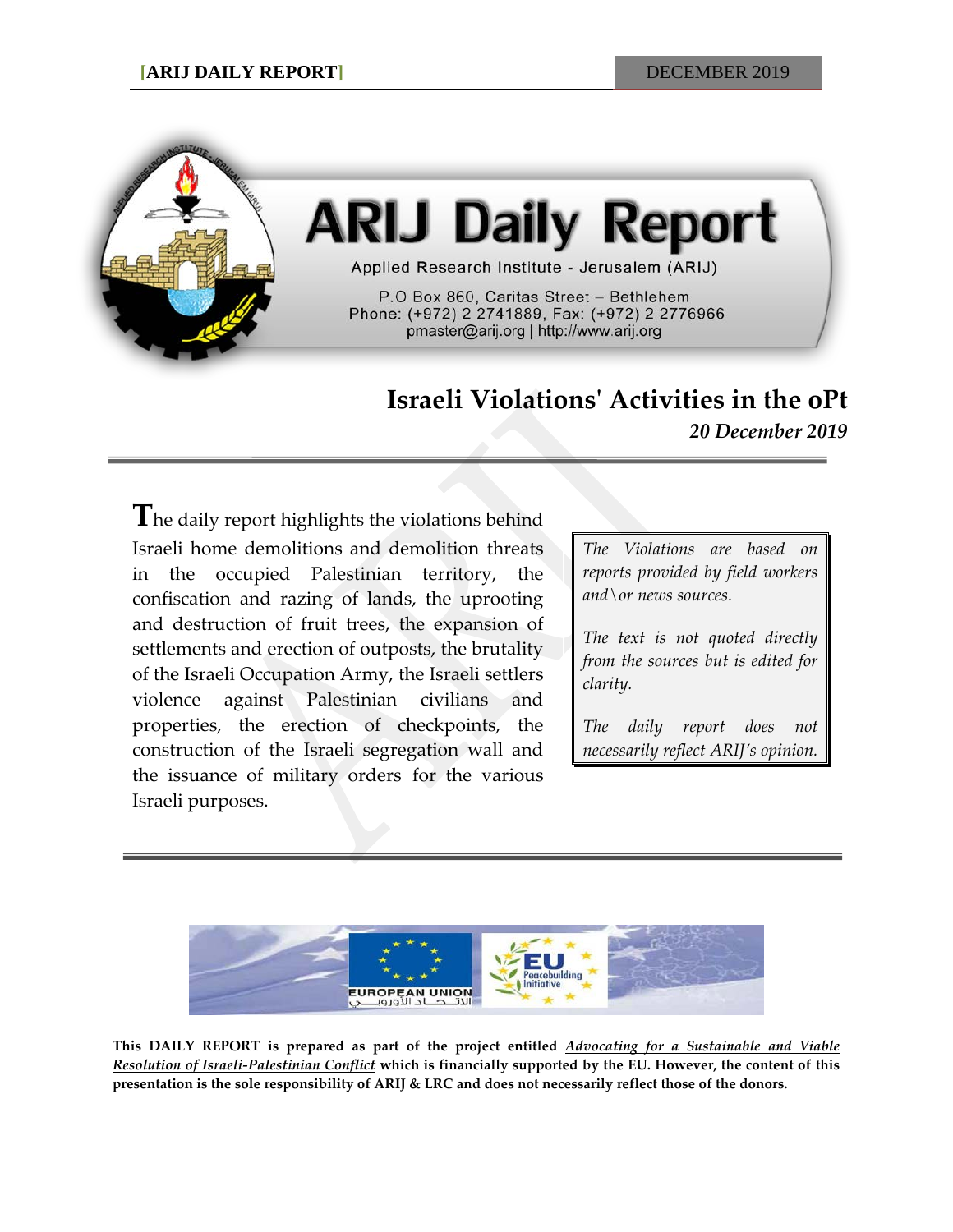### **Brutality of the Israeli Occupation Army**

• The Israeli air force fired, several missiles into a few areas in the besieged Gaza Strip, causing damage. The army claimed it was retaliating to one shell reportedly fired from the coastal region. The army fired at least two missiles into Asqalan site, northwest of Beit Lahia, in the northern part of the Gaza Strip. An Israeli drone fired at least one missile into a land, east of Rafah city, in the southern part of the coastal region. Hours later, the army fired two more missiles into Palestinian lands, south of Rafah. (IMEMC 20 December 2019)

#### **Israeli Settler Violence**

- Many Israeli settlers attacked a Shepherd from Kisan village, east of the West Bank city of Bethlehem, and unleashed their dogs at him, causing various injuries. The settlers came from the illegal Ibei Hanahal outpost, which was installed on stolen Palestinian lands, near the illegal Maali Amos colony. The settlers attacked the farmer, Atallah Ibrahim Obeyyat, 53, causing many cuts and bruises, before unleashing their dogs toward him. The dogs also attacked and bit some of his sheep. (IMEMC 20 December 2019)
- A group of Israeli settlers burnt, two Palestinian cars and wrote racist graffiti, in Far'ata village, west of Nablus, in the northern part of the occupied West Bank. The settlers infiltrated into the village and burnt two cars, owned by Saher Abdul-Rahim Hussein and his brother Tha'er. The settlers also wrote racist, anti-Palestinian graffiti on several walls and cars in the village, before fleeing the area. (IMEMC 20 December 2019)
- Israeli settlers, uprooted hundreds of olive trees in the southern West Bank town of al-Khader, near Bethlehem. Owner of the trees, Hisham Barmil said that settlers from the illegal Sidi Boaz settlement outpost built on expropriated al-Khader land, uprooted **300** olive trees and stole them. The settlers invaded his 30 dunam plot of land and uprooted the trees, adding that the settlers did the same thing two months ago. (IMEMC 20 December 2019)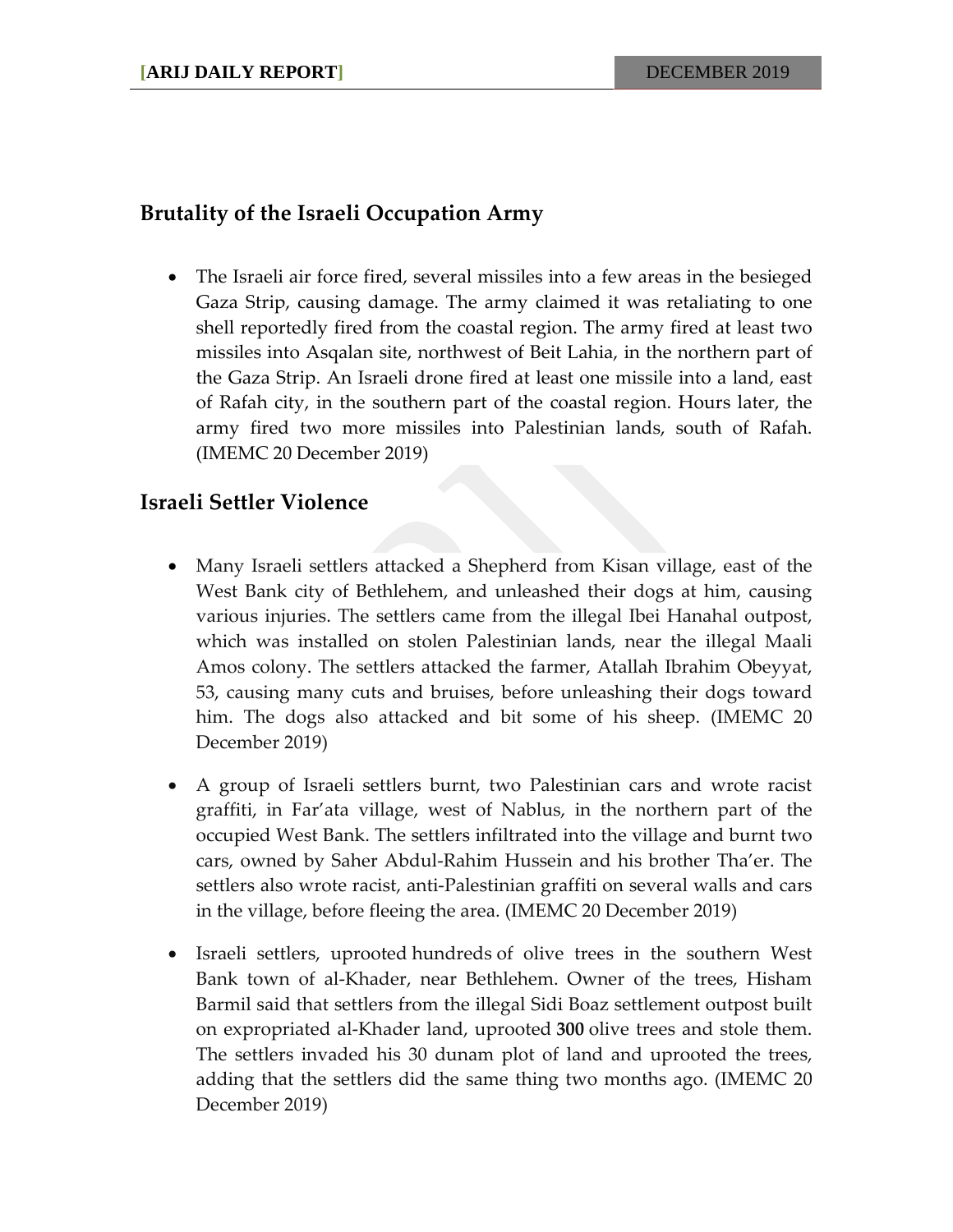• A group of Israeli settlers attacked Fara'ata village near Qalqilya, spraypainted racist graffiti on Palestinian homes' walls, and set fire to a number of cars. Two Palestinian citizens woke up at daybreak to find that their cars had been burned by Israeli settlers. Racist graffiti, threats and insults were spray-painted on the walls of several Palestinian homes. (PALINFO 20 December 2019)

#### **Other**

- The Israeli army has deprived generations of Palestinians in the West Bank of their basic civil rights, including the rights to free assembly, association and expression, regularly drawing on military orders issued in the first days of the occupation. Even if such restrictions could have been justified then to preserve public order and safety, the suspension of core rights more than half a century later with no end in sight violates Israel's core responsibilities under the law of occupation. The responsibilities of an occupying power toward the rights of the occupied population increase with the duration of the occupation. Israel remains principally in control of the West Bank, despite limited Palestinian Authority rule over certain areas, and yet has failed to provide the people living under its control with the rights they are due, including the right to equal treatment without regard to race, religion or national identity. It is long past time for Israel to fully respect the human rights of Palestinians, using as a benchmark the rights it grants Israeli citizens, an obligation that exists regardless of the political arrangement in the Occupied Palestinian Territory now or in the future. [\(HRW](https://www.hrw.org/report/2019/12/17/born-without-civil-rights/israels-use-draconian-military-orders-repress) 20 December 2019)
- A United Nations human rights committee has called on Israel to "ensure equal treatment for all persons on the territories under its effective control and subject to its jurisdiction" – inside Israel, in the Occupied West Bank including East Jerusalem, and in the blockaded Gaza Strip, according to a press release by the Haifa-based Adalah – The Legal Center for Arab Minority Rights in Israel. The UN Committee for the Elimination of Racial Discrimination (CERD), which reviews states' compliance with the International Convention for the Elimination of All Forms of Racial Discrimination (ICERD) – ratified by Israel in 1979 – issued its concluding observations of Israel on 12 December. (UN, IMEMC 20 December 2019)